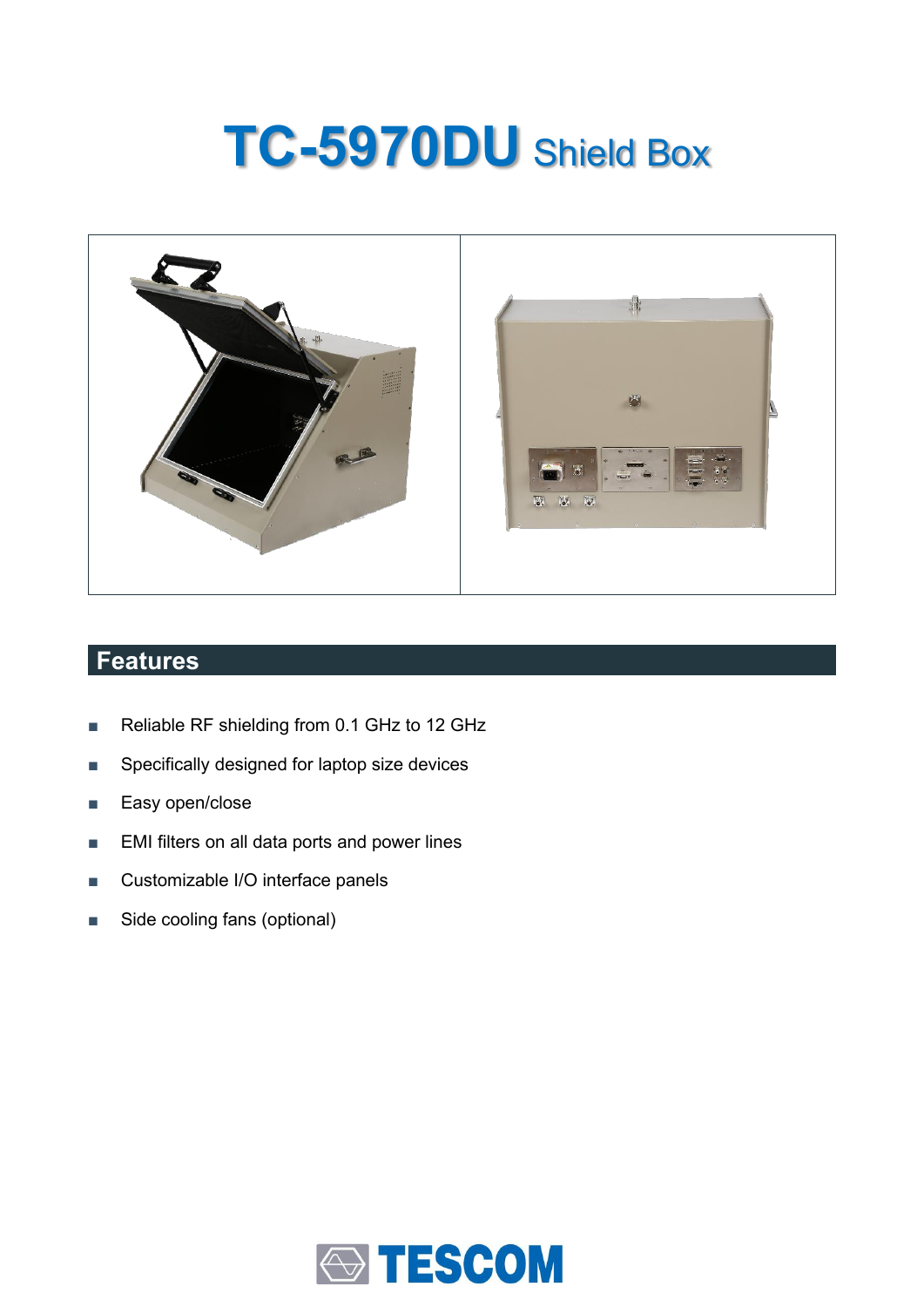## **STESCOM**

## **Specifications**

| <b>RF Specifications</b> |                   |
|--------------------------|-------------------|
| <b>Frequency Range</b>   | 0.1 GHz to 12 GHz |
| *Shielding Effectiveness |                   |
| $0.5$ GHz to 3 GHz       | $>$ 70 dB (meas.) |
| 3 GHz to 6 GHz           | $> 60$ dB (meas.) |
| 6 GHz to 12 GHz          | $>60$ dB (meas.)  |

\* The shielding effectiveness is measured with blank panels mounted; other I/O interface panel may result in different shielding effectiveness.

| Six(6) N(f) outside and SMA(f) inside                        |  |  |
|--------------------------------------------------------------|--|--|
|                                                              |  |  |
| 544(W) x 546(D) x 425(H) mm, 201(D) mm Top side              |  |  |
| 662(W) x 703(D) x 537(H) mm, lid closed, 810(H) mm, lid open |  |  |
| Approx. 38 kg                                                |  |  |
|                                                              |  |  |
|                                                              |  |  |
| Approx. 54 kg                                                |  |  |
|                                                              |  |  |

\* The size or weight of a package may vary depending on how the product is packed.

#### **Absorber Reflectivity**

Referring to a metal plate (0 dB @ 0.5 GHz to 12 GHz), signal reduction is measured with the RF absorber is inserted.

| <b>Frequency</b> | <b>Reflectivity [dB]</b> |
|------------------|--------------------------|
| 0.5 GHz to 2 GHz | 10 dB $(Tvp.)$           |
| 2 GHz to 12 GHz  | 20 dB (Typ.)             |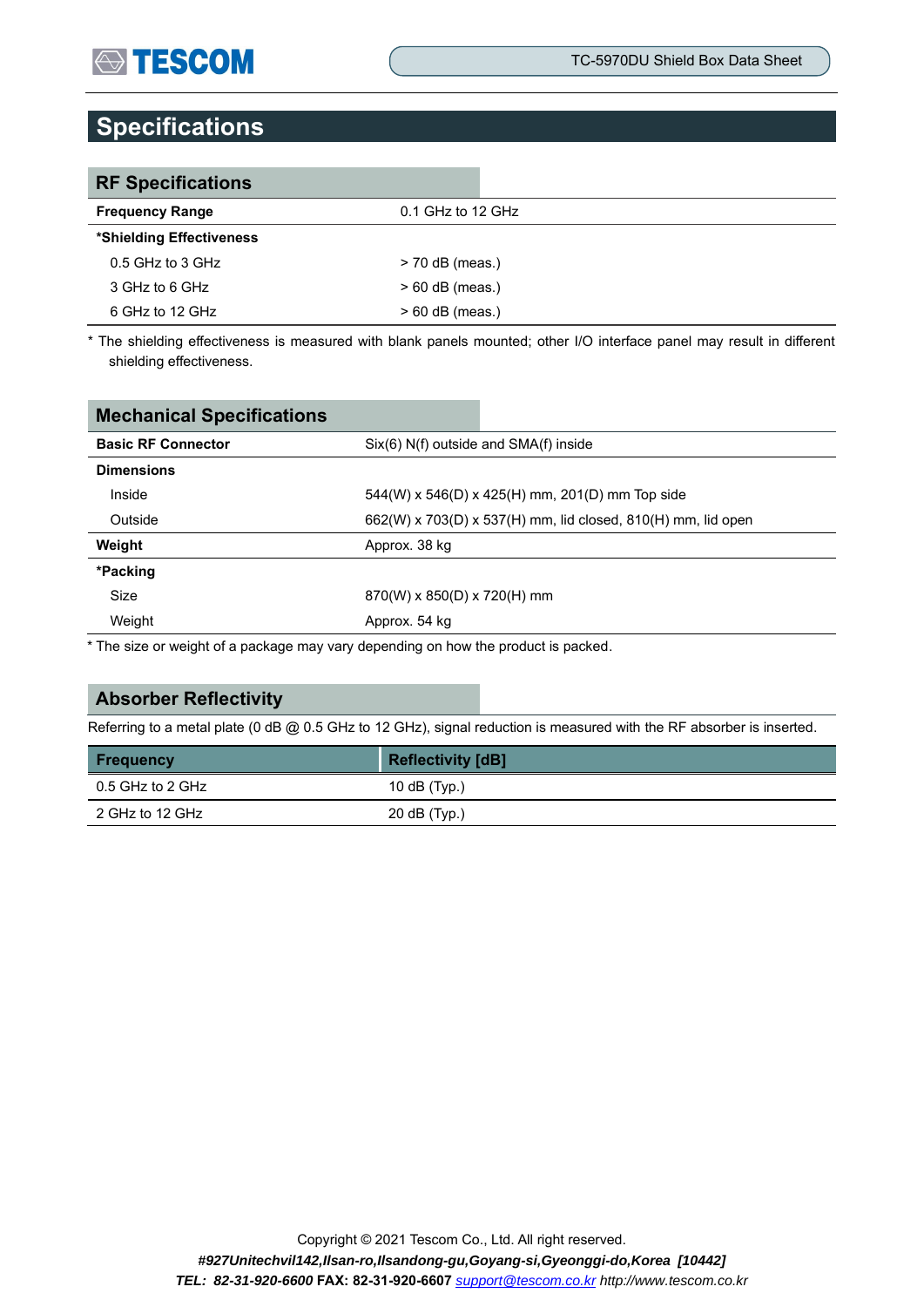

## **Dimensions**

⚫ **TC-5970DU Inner Dimensions (WxDxH) : 544(W) x 546(D) x 425(H) mm** 



⚫ **TC-5970DU Outer Dimensions (WxDxH) : 662(W) x 703(D) x 537(H) mm, lid closed.**



Copyright © 2021 Tescom Co., Ltd. All right reserved. *#927Unitechvil142,Ilsan-ro,Ilsandong-gu,Goyang-si,Gyeonggi-do,Korea [10442] TEL: 82-31-920-6600* **FAX: 82-31-920-6607** *[support@tescom.co.kr](mailto:support@tescom.co.kr) http://www.tescom.co.kr*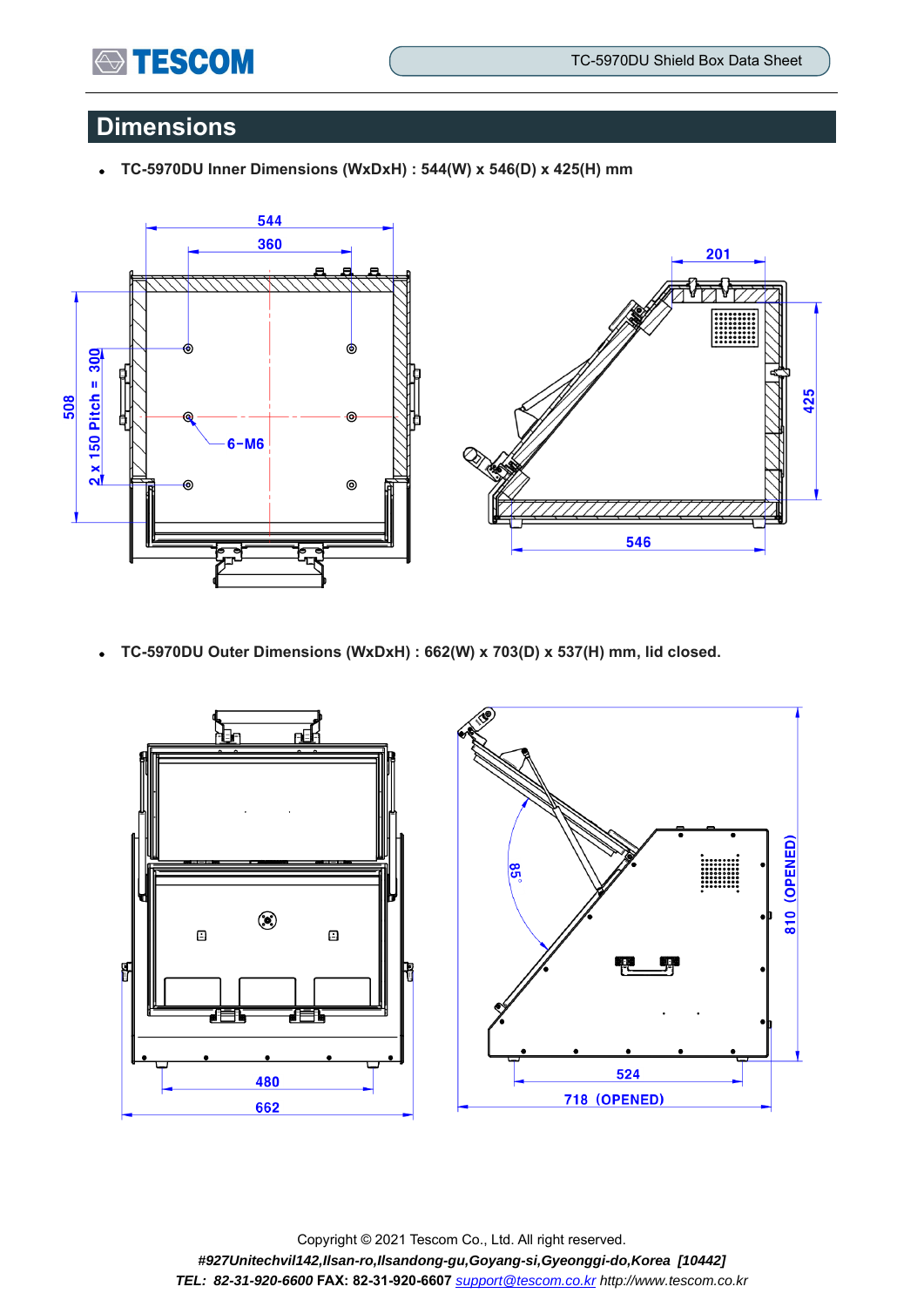



## **Ordering Information**

| <b>Order Number</b> | <b>Description</b>                              |  |  |
|---------------------|-------------------------------------------------|--|--|
|                     | <b>Shield Box (including accessories below)</b> |  |  |
| TC-5970DU           | <b>Test Report</b>                              |  |  |

### **Pre-Configured I/O Interface Panels**

| <b>I/O Interface Panel</b> | <b>Order Number</b> | Configuration                                                                                                                                                                                                             |
|----------------------------|---------------------|---------------------------------------------------------------------------------------------------------------------------------------------------------------------------------------------------------------------------|
|                            | M07001A             | • Blank panel (with absorber)                                                                                                                                                                                             |
|                            | M07003A             | • One(1) USB 2.0 outside and inside<br>• One(1) USB 3.0 outside and inside<br>• One(1) RJ-45 outside and inside<br>• One(1) Banana Jack outside and inside                                                                |
|                            | M09009A             | • One(1) DB9(p) outside and DB9(s) inside, 100 pF pi filter<br>• One(1) USB 3.0 outside and inside<br>• One(1) RJ-45 outside and inside<br>• One(1) Banana Jack outside and inside<br>• One(1) DC Jack outside and inside |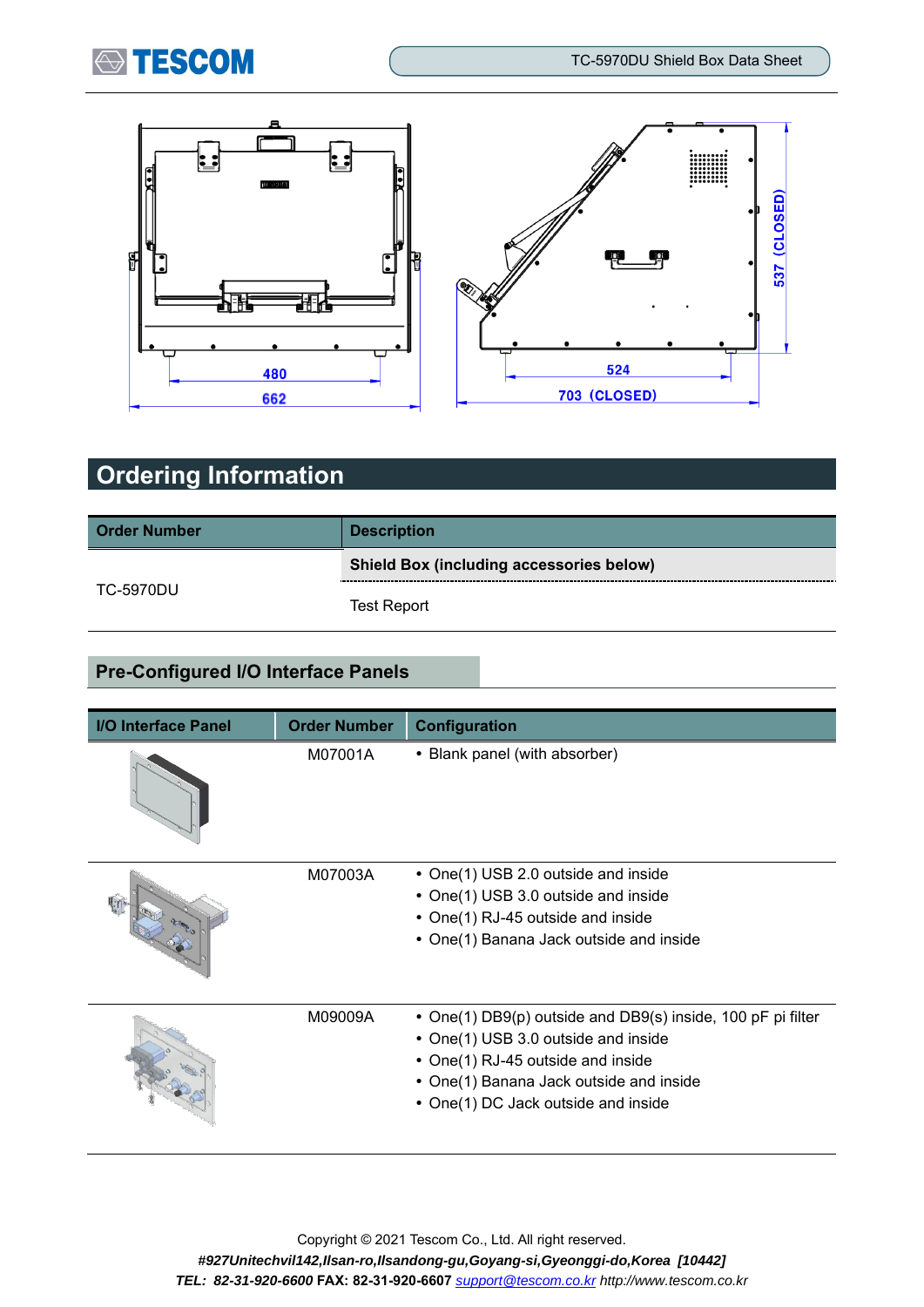

#### ■ Custom RF Connector Panel

⚫ Custom RF Connector Panel is available by selecting or combining the below RF Connectors.

| <b>RF Connector</b> | <b>Description / Order Number</b>       | Frequency Range / Impedance / V.S.W.R     |
|---------------------|-----------------------------------------|-------------------------------------------|
|                     | RF, N-SMA 4H Connector /<br>3407-0028   | From DC to 18 GHz / 50 $\Omega$ / 1.3 max |
|                     | RF, SMA-SMA 4H Connector /<br>3408-0098 | From DC to 18 GHz / 50 $\Omega$ / 1.3 max |

#### ■ Custom I/O Interface Panel

⚫ Customized I/O Interface Panel is available by selecting below I/O interfaces and combine. Please contact Tescom sales team or your local distributor.



| I/O Interface | <b>Description /</b><br><b>Order Number</b> | <b>Typical Data Rate /</b><br><b>Line Voltage</b> | <b>Typical Shielding</b> <sup>(*)</sup> |
|---------------|---------------------------------------------|---------------------------------------------------|-----------------------------------------|
|               | USB 2.0 Filter /                            | 480 Mbps /                                        | >60 dB from 0.5 to 2 GHz                |
|               | 3409-0018A-3(a)                             | 5 V, 500 mA /                                     | $>70$ dB from 2 to 3 GHz                |
|               |                                             | Max Current: 5 A                                  | $>70$ dB from 3 to 6 GHz                |
|               |                                             |                                                   | $>$ 70 dB from 6 to 12 GHz              |
|               | USB 3.2 Gen 1 Filter (Active)               | 5 Gbps / 5 V, 600 mA /                            | $>80$ dB from 0.5 to 2 GHz              |
|               | /3409-0042A-2(a)                            | Max Current: 1.5 A                                | $>80$ dB from 2 to 3 GHz                |
|               |                                             |                                                   | $>75$ dB from 3 to 6 GHz                |
|               |                                             |                                                   | $>55$ dB from 6 to 12 GHz               |
|               | RJ-45 Filter /                              | RJ45 Filter: 1 Gbit/s                             | $>60$ dB from 0.5 to 2 GHz              |
|               | 3904-0296A                                  | Copper Line Ethernet                              | $>70$ dB from 2 to 3 GHz                |
|               |                                             | (1000 BASE-T)                                     | $>70$ dB from 3 to 6 GHz                |
|               |                                             |                                                   | $>60$ dB from 6 to 12 GHz               |
|               | DC Power Adaptor /                          | 50 VDC,                                           | $>70$ dB from 0.5 to 2 GHz              |
|               | 3406-0004A                                  | 3 Amps max                                        | $>80$ dB from 2 to 3 GHz                |
|               |                                             |                                                   | >80 dB from 3 to 6 GHz                  |
|               |                                             |                                                   | $>70$ dB from 6 to 12 GHz               |

Copyright © 2021 Tescom Co., Ltd. All right reserved. *#927Unitechvil142,Ilsan-ro,Ilsandong-gu,Goyang-si,Gyeonggi-do,Korea [10442] TEL: 82-31-920-6600* **FAX: 82-31-920-6607** *[support@tescom.co.kr](mailto:support@tescom.co.kr) http://www.tescom.co.kr*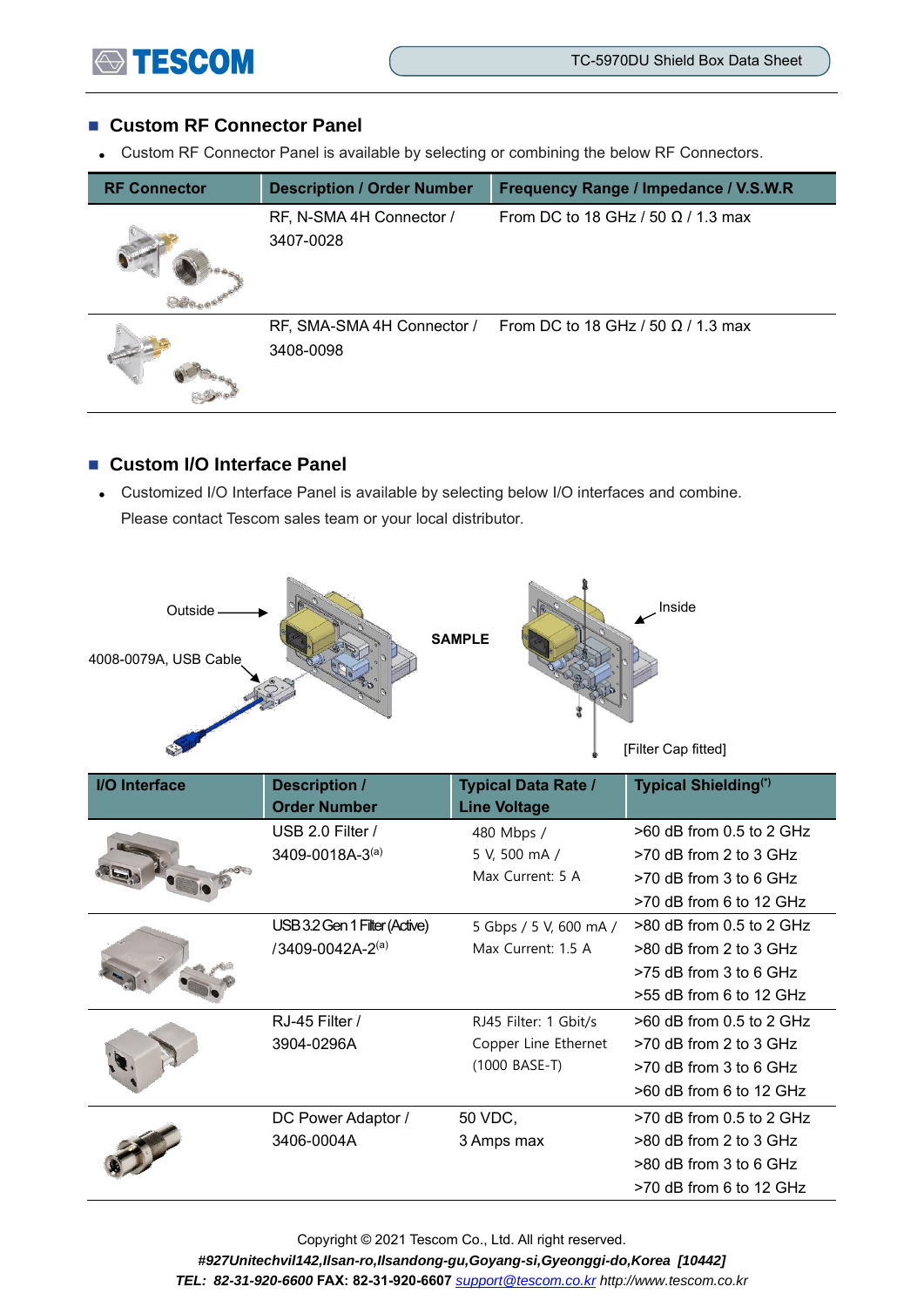

|  | DC Power Adaptor     | 50 VAC,     | $>70$ dB from 0.5 to 2 GHz |
|--|----------------------|-------------|----------------------------|
|  | (Banana Jack Type)   | 10 Amps max | >80 dB from 2 to 3 GHz     |
|  | 3406-0005A-1 (Black) |             | $>80$ dB from 3 to 6 GHz   |
|  | 3406-0006A-1 (White) |             | >70 dB from 6 to 12 GHz    |
|  | AC Power Adaptor /   | 250 VAC,    | $>70$ dB from 0.5 to 2 GHz |
|  | 3103-0009A           | 7 Amps max  | >80 dB from 2 to 3 GHz     |
|  |                      |             | $>80$ dB from 3 to 6 GHz   |
|  |                      |             | >70 dB from 6 to 12 GHz    |

 $\bullet$  $(a)$  : Exclusive cables should be used.

(USB Cable, 4008-0079A, 2 M, USB 3.0 A(M) - USB 3.0 A(M), Housing: Aluminum)

- ⚫ **\*Typical Shielding** is an estimated value with I/O interface applied.
- The data above were measured by TESCOM standards, and they may be different depending on the measuring method and environment.

#### **Fixture**

- ⚫ TESCOM offers standard grid fixtures that can change the position of DUT holding blocks. An optimal fit for different shapes of DUT can be made within seconds. Also, fully customized fixtures can be manufactured and supplied if necessary to meet the customer's demands.
- In addition to the fixture, various types of antenna coupler options can form an ideal measuring environment for characteristics of each DUT.

| <b>Fixture</b> | <b>Order Number</b> | <b>Description</b>                                                                                                              |
|----------------|---------------------|---------------------------------------------------------------------------------------------------------------------------------|
|                | F59705A             | • Antenna Coupler fixed type fixture<br>• Antenna Coupler(Optional):<br>TC-93026A<br>• 280(W) x 390(D) x 52(H)mm                |
|                | F59709A             | • Radiation Fixture (Table PC, Laptop,<br>$etc.$ )<br>• Antenna Coupler(Optional):<br>TC-93061A<br>• 420(W) x 420(D) x 243(H)mm |
|                | F597012A            | • TC-5970 Top Fixture<br>• Antenna Coupler(Optional):<br>TC-93061A                                                              |

Copyright © 2021 Tescom Co., Ltd. All right reserved. *#927Unitechvil142,Ilsan-ro,Ilsandong-gu,Goyang-si,Gyeonggi-do,Korea [10442] TEL: 82-31-920-6600* **FAX: 82-31-920-6607** *[support@tescom.co.kr](mailto:support@tescom.co.kr) http://www.tescom.co.kr*